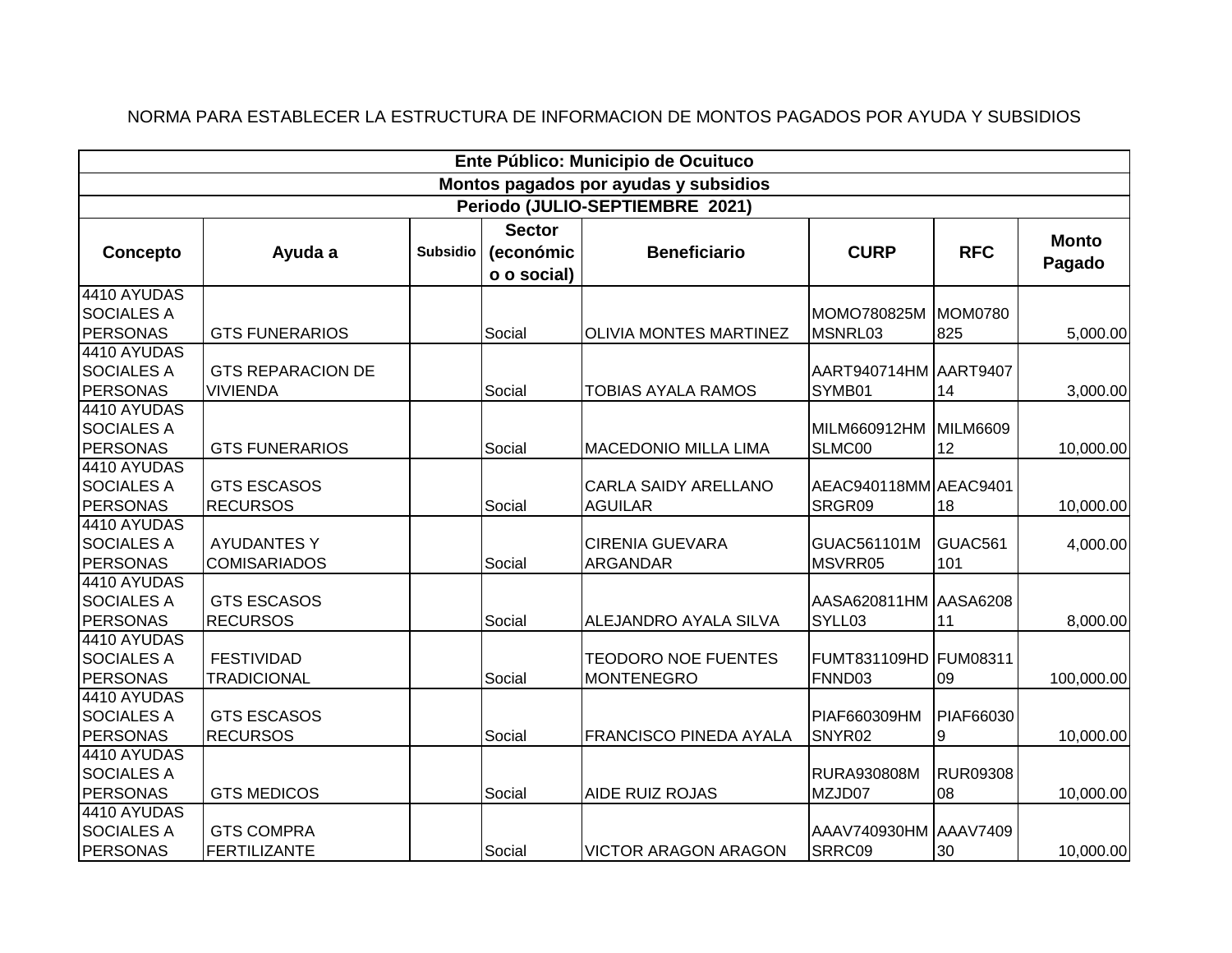| 4410 AYUDAS       |                            |        |                             |                         |                  |           |
|-------------------|----------------------------|--------|-----------------------------|-------------------------|------------------|-----------|
| <b>SOCIALES A</b> | <b>FESTIVIDAD</b>          |        | <b>CESAR MOCTEZUMA</b>      | MOGC751214H             | MOG0751          |           |
| <b>PERSONAS</b>   | <b>TRADICIONAL</b>         | Social | <b>GALICIA</b>              | MSCLS05                 | 214              | 6,000.00  |
| 4410 AYUDAS       |                            |        |                             |                         |                  |           |
| <b>SOCIALES A</b> | <b>FESTIVIDAD</b>          |        |                             | AERS441127HM AER04411   |                  |           |
| <b>PERSONAS</b>   | <b>TRADICIONAL</b>         | Social | <b>SANTIAGO ARENAS RIOS</b> | SRSN06                  | 27               | 5,000.00  |
| 4410 AYUDAS       |                            |        |                             |                         |                  |           |
| <b>SOCIALES A</b> | <b>GTS ESCASOS</b>         |        |                             | EIAA990820HM            | EIAA99082        |           |
| <b>PERSONAS</b>   | <b>RECURSOS</b>            | Social | ALAN ESPINOZA AYALA         | SSYL09                  | 0                | 3,000.00  |
| 4410 AYUDAS       |                            |        |                             |                         |                  |           |
| <b>SOCIALES A</b> |                            |        | <b>ROSA GUADALUPE</b>       | HEAR970116M             | <b>HEA09701</b>  |           |
| <b>PERSONAS</b>   | <b>GTS MEDICOS</b>         | Social | <b>HERNANDEZ ARENAS</b>     | MSRRS01                 | 16               | 3,000.00  |
| 4410 AYUDAS       |                            |        |                             |                         |                  |           |
| <b>SOCIALES A</b> |                            |        | <b>SIXTO MANUEL CORTES</b>  | COAS871102HM COA08711   |                  |           |
| <b>PERSONAS</b>   | <b>GTS FUNERARIOS</b>      | Social | <b>ARGANDAR</b>             | SRRX02                  | 02               | 3,000.00  |
| 4410 AYUDAS       |                            |        |                             |                         |                  |           |
| <b>SOCIALES A</b> |                            |        |                             | SARR800916M             | <b>SAR08009</b>  |           |
| <b>PERSONAS</b>   | <b>GTS FUNERARIOS</b>      | Social | ROGELIA SANCHEZ RIVAS       | MSNVG00                 | 16               | 3,000.00  |
| 4410 AYUDAS       |                            |        |                             |                         |                  |           |
| <b>SOCIALES A</b> | <b>GTS COMPRA MATERIAL</b> |        | <b>SANTIAGO MORALES</b>     | MOMS750725H             | MOMS750          |           |
| <b>PERSONAS</b>   | <b>DEPORTIVO</b>           | Social | <b>MALDONADO</b>            | MSRLN00                 | 725              | 5,000.00  |
| 4410 AYUDAS       |                            |        |                             |                         |                  |           |
| <b>SOCIALES A</b> |                            |        | <b>MAYRA GONZALEZ</b>       | GOCM931229M             | GOC09312         |           |
| <b>PERSONAS</b>   | <b>GTS FUNERARIOS</b>      | Social | <b>CARDOZO</b>              | MSNR09                  | 29               | 3,000.00  |
| 4410 AYUDAS       |                            |        |                             |                         |                  |           |
| <b>SOCIALES A</b> | <b>GTS COMPRA DE</b>       |        |                             | MILM660912HM            | MILM6609         |           |
| <b>PERSONAS</b>   | <b>SEMILLAS</b>            | Social | <b>MACEDONIO MILLA LIMA</b> | SLMC00                  | 12               | 10,000.00 |
| 4410 AYUDAS       |                            |        |                             |                         |                  |           |
| <b>SOCIALES A</b> | <b>GTS COMPRA DE</b>       |        | <b>CARLA SAIDY ARELLANO</b> | AEAC940118MM AEAC9401   |                  |           |
| <b>PERSONAS</b>   | <b>SEMILLAS</b>            | Social | <b>AGUILAR</b>              | SRGR09                  | 18               | 10,000.00 |
| 4410 AYUDAS       |                            |        |                             |                         |                  |           |
| <b>SOCIALES A</b> | <b>GTS REPARACION DE</b>   |        | <b>MARGARITA CAZAREZ</b>    | CAPM630307M             | <b>CAPM630</b>   |           |
| <b>PERSONAS</b>   | <b>VIVIENDA</b>            | Social | <b>PEREA</b>                | MSZRR09                 | 307              | 10,000.00 |
| 4410 AYUDAS       |                            |        |                             |                         |                  |           |
| <b>SOCIALES A</b> | <b>GTS REPARACION DE</b>   |        | <b>IRMA YANELI ESPINO</b>   | EIRI810511MMS EIRI81051 |                  |           |
| <b>PERSONAS</b>   | <b>VIVIENDA</b>            | Social | <b>ROMERO</b>               | SMR04                   |                  | 3,000.00  |
| 4410 AYUDAS       |                            |        |                             |                         |                  |           |
| <b>SOCIALES A</b> | <b>AYUDANTES Y</b>         |        | <b>JUAN FLORENCIO DIAZ</b>  | DIGJ640510HM            | <b>DIGJ64051</b> | 4,000.00  |
| PERSONAS          | <b>COMISARIADOS</b>        | Social | <b>GUTIERREZ</b>            | SZTN05                  | 0                |           |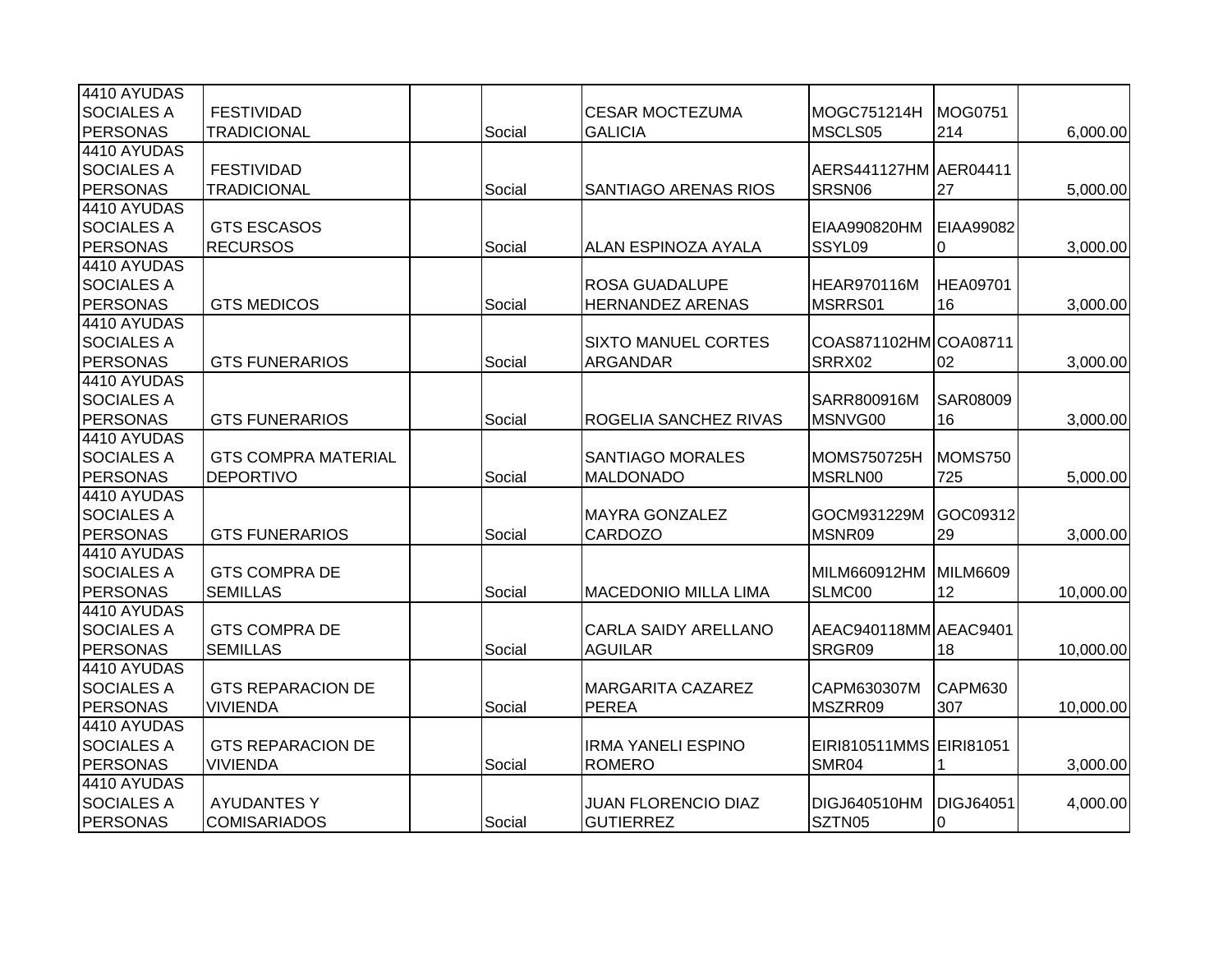| 4410 AYUDAS       |                     |        |                              |                       |                 |          |
|-------------------|---------------------|--------|------------------------------|-----------------------|-----------------|----------|
| <b>SOCIALES A</b> | <b>AYUDANTES Y</b>  |        | <b>CIRENIA GUEVARA</b>       | GUAC561101M           | GUAC561         | 4,000.00 |
| <b>PERSONAS</b>   | <b>COMISARIADOS</b> | Social | ARGANDAR                     | MSVRR05               | 101             |          |
| 4410 AYUDAS       |                     |        |                              |                       |                 |          |
| <b>SOCIALES A</b> | <b>AYUDANTES Y</b>  |        |                              | RAAJ610826HM          | <b>RAAJ6108</b> | 4,000.00 |
| PERSONAS          | <b>COMISARIADOS</b> | Social | <b>JULIO RAMOS AYALA</b>     | SMYL05                | 26              |          |
| 4410 AYUDAS       |                     |        |                              |                       |                 |          |
| <b>SOCIALES A</b> | <b>AYUDANTES Y</b>  |        | <b>CESAR MOCTEZUMA</b>       | MOGC751214H           | MOGC751         |          |
| PERSONAS          |                     |        |                              |                       |                 | 4,000.00 |
| 4410 AYUDAS       | <b>COMISARIADOS</b> | Social | <b>GALICIA</b>               | MSCLS05               | 214             |          |
|                   |                     |        |                              |                       |                 |          |
| <b>SOCIALES A</b> | <b>AYUDANTES Y</b>  |        | JULIO ANGEL YAÑEZ            | YABJ490412HM          | <b>YABJ4904</b> | 4,000.00 |
| PERSONAS          | <b>COMISARIADOS</b> | Social | <b>BASALDUA</b>              | SXSL01                | 12              |          |
| 4410 AYUDAS       |                     |        |                              |                       |                 |          |
| <b>SOCIALES A</b> | <b>AYUDANTES Y</b>  |        |                              | AEAC651025HM AEAC6510 |                 | 4,000.00 |
| <b>PERSONAS</b>   | <b>COMISARIADOS</b> | Social | <b>CRISPIN ARENAS ALONSO</b> | SRLR04                | 25              |          |
| 4410 AYUDAS       |                     |        |                              |                       |                 |          |
| <b>SOCIALES A</b> | <b>AYUDANTES Y</b>  |        |                              | YAMV830421HM YAMV8304 |                 | 4,000.00 |
| PERSONAS          | <b>COMISARIADOS</b> | Social | JOSE VICTOR YAÑEZ MITRA      | SXTC04                | 21              |          |
| 4410 AYUDAS       |                     |        |                              |                       |                 |          |
| <b>SOCIALES A</b> | <b>AYUDANTES Y</b>  |        | <b>GASTON MORALES</b>        | <b>MORG960706H</b>    | MORG960         |          |
| PERSONAS          | <b>COMISARIADOS</b> | Social | <b>RODRIGUEZ</b>             | MSRDS03               | 706             | 4,000.00 |
| 4410 AYUDAS       |                     |        |                              |                       |                 |          |
| <b>SOCIALES A</b> | <b>AYUDANTES Y</b>  |        | <b>ROBERTO PEREZ</b>         | PETR670504HM PETR6705 |                 | 4,000.00 |
| <b>PERSONAS</b>   | <b>COMISARIADOS</b> | Social | <b>TOLEDANO</b>              | SRLB07                | 04              |          |
| 4410 AYUDAS       |                     |        |                              |                       |                 |          |
| <b>SOCIALES A</b> | <b>AYUDANTES Y</b>  |        | <b>ANTONIO SANCHEZ</b>       | SASA640705HM SASA6407 |                 | 4,000.00 |
| <b>PERSONAS</b>   | <b>COMISARIADOS</b> | Social | <b>SANCHEZ</b>               | SNNN06                | 05              |          |
| 4410 AYUDAS       |                     |        |                              |                       |                 |          |
| <b>SOCIALES A</b> | <b>AYUDANTES Y</b>  |        |                              | GARG681106H           | GARG681         | 4,000.00 |
| PERSONAS          | <b>COMISARIADOS</b> | Social | <b>JOSE GIL GARCIA ROSAS</b> | MSRL06                | 106             |          |
| 4410 AYUDAS       |                     |        |                              |                       |                 |          |
| <b>SOCIALES A</b> | <b>AYUDANTES Y</b>  |        |                              | QULA490728HM QULA4907 |                 | 4,000.00 |
| PERSONAS          | <b>COMISARIADOS</b> | Social | AMBROSIO QUIROZ LUGO         | SRGM05                | 28              |          |
| 4410 AYUDAS       |                     |        |                              |                       |                 |          |
| <b>SOCIALES A</b> | <b>AYUDANTES Y</b>  |        | <b>APOLONIA GUTIERREZ</b>    | GUAA660209M           | <b>GUAA6602</b> | 4,000.00 |
| PERSONAS          | <b>COMISARIADOS</b> | Social | <b>ANZUREZ</b>               | MSTNP06               | 09              |          |
| 4410 AYUDAS       |                     |        |                              |                       |                 |          |
| <b>SOCIALES A</b> | <b>AYUDANTES Y</b>  |        |                              | ZANG770615HM ZANG7706 |                 | 4,000.00 |
| PERSONAS          | <b>COMISARIADOS</b> | Social | <b>GERMAN ZAVALA NARVAEZ</b> | SVRR04                | 15              |          |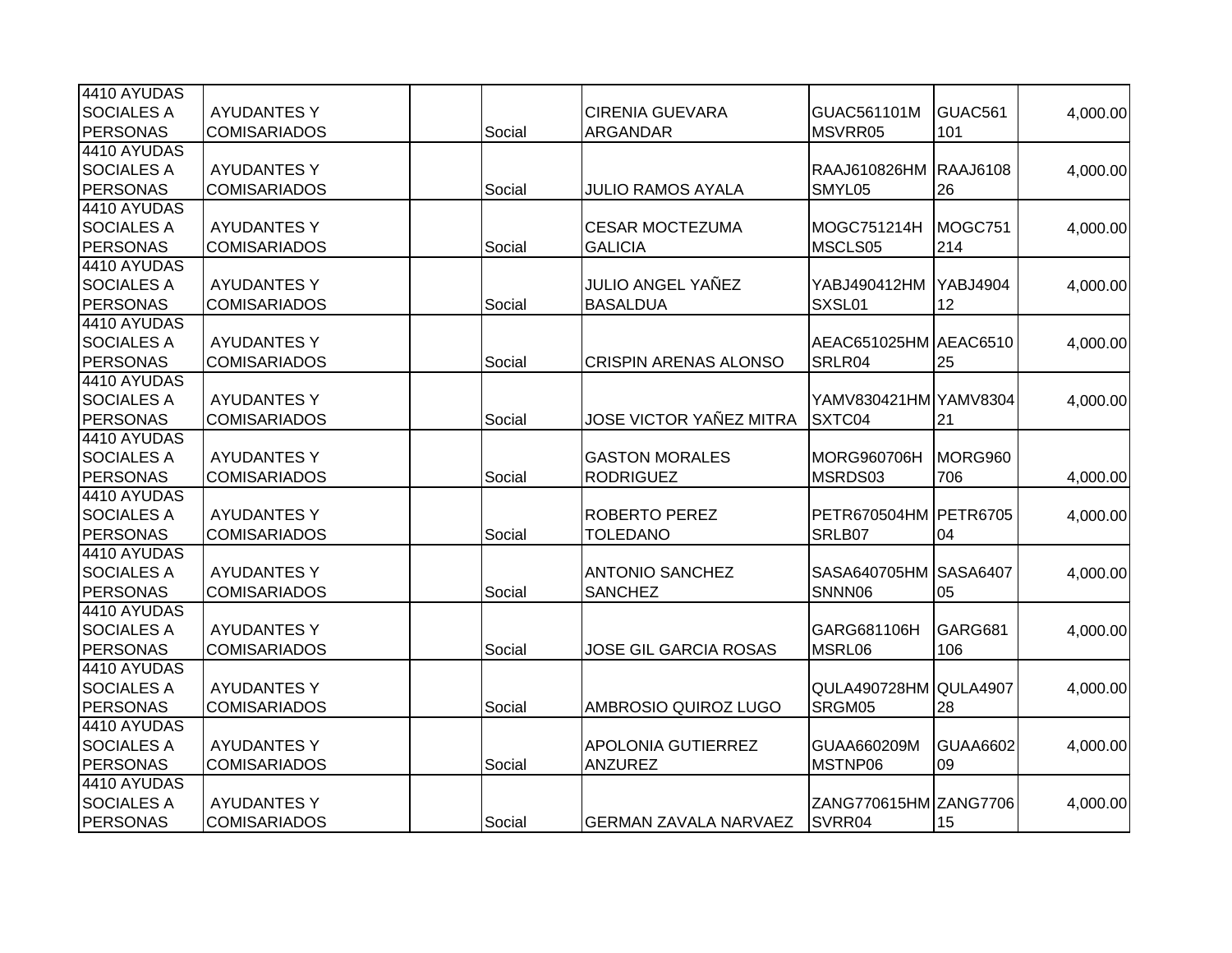| 4410 AYUDAS       |                          |        |                                 |                       |                  |           |
|-------------------|--------------------------|--------|---------------------------------|-----------------------|------------------|-----------|
| <b>SOCIALES A</b> | <b>AYUDANTES Y</b>       |        | <b>INOCENTE GUTIERREZ</b>       | <b>GUUI670922HM</b>   | GUUI6709         | 4,000.00  |
| <b>PERSONAS</b>   | <b>COMISARIADOS</b>      | Social | <b>URRUTIA</b>                  | STRN10                | 22               |           |
| 4410 AYUDAS       |                          |        |                                 |                       |                  |           |
| <b>SOCIALES A</b> | <b>AYUDANTES Y</b>       |        | <b>MARCO ANTONIO YAÑEZ</b>      | YASM680906HM YASM6809 |                  |           |
| PERSONAS          | <b>COMISARIADOS</b>      | Social | <b>SAAVEDRA</b>                 | SXVR09                | 06               | 4,000.00  |
| 4410 AYUDAS       |                          |        |                                 |                       |                  |           |
| <b>SOCIALES A</b> |                          |        |                                 | MOCE800511H           | <b>MOC0800</b>   |           |
| PERSONAS          | <b>GTS FUNERARIOS</b>    | Social | EVELIO MORALES CARMONA MSRRV09  |                       | 511              | 10,000.00 |
| 4410 AYUDAS       |                          |        |                                 |                       |                  |           |
| <b>SOCIALES A</b> |                          |        |                                 | MOCN760126M           | <b>MOC0760</b>   |           |
| <b>PERSONAS</b>   | <b>GTS FUNERARIOS</b>    | Social | <b>NORMA MORALES CASTILLO</b>   | MSRSR07               | 126              | 3,000.00  |
| 4410 AYUDAS       |                          |        |                                 |                       |                  |           |
| <b>SOCIALES A</b> | <b>GTS REPARACION DE</b> |        | <b>JUAN CARLOS GUTIERREZ</b>    | GUCJ940416HM GUCJ9404 |                  |           |
| <b>PERSONAS</b>   | <b>VIVIENDA</b>          | Social | <b>CAMACHO</b>                  | STMN01                | 16               | 10,000.00 |
| 4410 AYUDAS       |                          |        |                                 |                       |                  |           |
| <b>SOCIALES A</b> | <b>GTS REPARACION DE</b> |        | <b>EULALIO FERNANDEZ</b>        | FEBE690212HM          | <b>FEBE6902</b>  |           |
| PERSONAS          | <b>VIVIENDA</b>          | Social | <b>BARRETO</b>                  | SRRL06                | 12               | 3,000.00  |
| 4410 AYUDAS       |                          |        |                                 |                       |                  |           |
| <b>SOCIALES A</b> | <b>GTS ESCASOS</b>       |        |                                 | MOCH801103H           | MOCH801          |           |
| <b>PERSONAS</b>   | <b>RECURSOS</b>          | Social | HILARIO MORALEZ CASTILLO MRSL07 |                       | 103              | 3,000.00  |
| 4410 AYUDAS       |                          |        |                                 |                       |                  |           |
| <b>SOCIALES A</b> |                          |        |                                 | AAAD541127MM AAA05411 |                  |           |
| <b>PERSONAS</b>   | <b>GTS FUNERARIOS</b>    | Social | DELFINA AYALA ANZUREZ           | SYNL03                | 27               | 5,000.00  |
| 4410 AYUDAS       |                          |        |                                 |                       |                  |           |
| <b>SOCIALES A</b> |                          |        | <b>JOSE ALBERTO ESCOBAR</b>     | EOSA950830HM EOS09508 |                  |           |
| PERSONAS          | <b>GTS FUNERARIOS</b>    | Social | <b>SANCHEZ</b>                  | SSNL06                | 30               | 4,000.00  |
| 4410 AYUDAS       |                          |        |                                 |                       |                  |           |
| <b>SOCIALES A</b> |                          |        |                                 | AALA000802MM AAL00008 |                  |           |
| PERSONAS          | <b>GTS MEDICOS</b>       | Social | ALBA GISELA AYALA LOPEZ         | SYPLA2                | 02               | 4,600.00  |
| 4410 AYUDAS       |                          |        |                                 |                       |                  |           |
| <b>SOCIALES A</b> |                          |        | <b>MA. DE LOURDES</b>           | <b>BOGL840830M</b>    | <b>BOG08408</b>  |           |
| PERSONAS          | <b>GTS MEDICOS</b>       | Social | <b>BOBADILLA GUTIERREZ</b>      | MSBTR19               | 30               | 3,000.00  |
| 4410 AYUDAS       |                          |        |                                 |                       |                  |           |
| <b>SOCIALES A</b> | <b>AYUDANTES Y</b>       |        | <b>JUAN FLORENCIO DIAZ</b>      | DIGJ640510HM          | <b>DIGJ64051</b> | 4,000.00  |
| <b>PERSONAS</b>   | <b>COMISARIADOS</b>      | Social | <b>GUTIERREZ</b>                | SZTN05                | 0                |           |
| 4410 AYUDAS       |                          |        |                                 |                       |                  |           |
| <b>SOCIALES A</b> | <b>AYUDANTES Y</b>       |        | <b>CIRENIA GUEVARA</b>          | GUAC561101M           | GUAC561          | 4,000.00  |
| PERSONAS          | <b>COMISARIADOS</b>      | Social | <b>ARGANDAR</b>                 | MSVRR05               | 101              |           |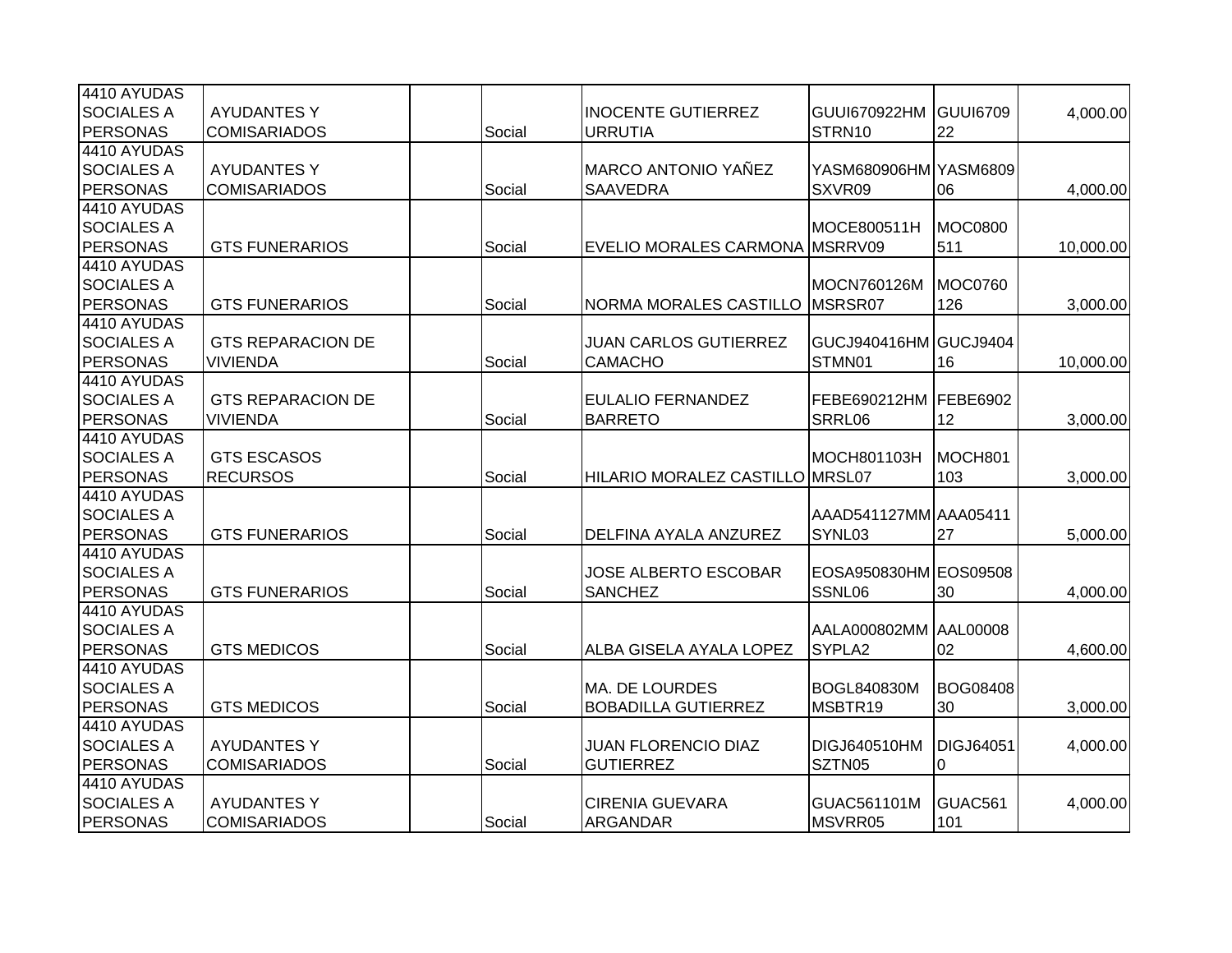| 4410 AYUDAS       |                     |        |                              |                       |                 |          |
|-------------------|---------------------|--------|------------------------------|-----------------------|-----------------|----------|
| <b>SOCIALES A</b> | <b>AYUDANTES Y</b>  |        |                              | RAAJ610826HM          | <b>RAAJ6108</b> | 4,000.00 |
| <b>PERSONAS</b>   | <b>COMISARIADOS</b> | Social | <b>JULIO RAMOS AYALA</b>     | SMYL05                | 26              |          |
| 4410 AYUDAS       |                     |        |                              |                       |                 |          |
| <b>SOCIALES A</b> | <b>AYUDANTES Y</b>  |        | <b>CESAR MOCTEZUMA</b>       | MOGC751214H           | MOGC751         | 4,000.00 |
| PERSONAS          | <b>COMISARIADOS</b> | Social | <b>GALICIA</b>               | MSCLS05               | 214             |          |
| 4410 AYUDAS       |                     |        |                              |                       |                 |          |
| <b>SOCIALES A</b> | <b>AYUDANTES Y</b>  |        | JULIO ANGEL YAÑEZ            | YABJ490412HM          | <b>YABJ4904</b> | 4,000.00 |
| PERSONAS          | <b>COMISARIADOS</b> | Social | <b>BASALDUA</b>              | SXSL01                | 12              |          |
| 4410 AYUDAS       |                     |        |                              |                       |                 |          |
| <b>SOCIALES A</b> | <b>AYUDANTES Y</b>  |        |                              | AEAC651025HM AEAC6510 |                 | 4,000.00 |
| PERSONAS          | <b>COMISARIADOS</b> | Social | <b>CRISPIN ARENAS ALONSO</b> | SRLR04                | 25              |          |
| 4410 AYUDAS       |                     |        |                              |                       |                 |          |
| <b>SOCIALES A</b> | <b>AYUDANTES Y</b>  |        |                              | YAMV830421HM YAMV8304 |                 | 4,000.00 |
| <b>PERSONAS</b>   | <b>COMISARIADOS</b> | Social | JOSE VICTOR YAÑEZ MITRA      | SXTC04                | 21              |          |
| 4410 AYUDAS       |                     |        |                              |                       |                 |          |
| <b>SOCIALES A</b> | <b>AYUDANTES Y</b>  |        | <b>GASTON MORALES</b>        | MORG960706H           | MORG960         |          |
| PERSONAS          | <b>COMISARIADOS</b> | Social | <b>RODRIGUEZ</b>             | MSRDS03               | 706             | 4,000.00 |
| 4410 AYUDAS       |                     |        |                              |                       |                 |          |
| <b>SOCIALES A</b> | <b>AYUDANTES Y</b>  |        | <b>ROBERTO PEREZ</b>         | PETR670504HM PETR6705 |                 | 4,000.00 |
| <b>PERSONAS</b>   | <b>COMISARIADOS</b> | Social | <b>TOLEDANO</b>              | SRLB07                | 04              |          |
| 4410 AYUDAS       |                     |        |                              |                       |                 |          |
| <b>SOCIALES A</b> | <b>AYUDANTES Y</b>  |        | <b>ANTONIO SANCHEZ</b>       | SASA640705HM SASA6407 |                 |          |
| <b>PERSONAS</b>   | <b>COMISARIADOS</b> | Social | <b>SANCHEZ</b>               | SNNN06                | 05              | 4,000.00 |
| 4410 AYUDAS       |                     |        |                              |                       |                 |          |
| <b>SOCIALES A</b> | <b>AYUDANTES Y</b>  |        |                              | GARG681106H           | GARG681         |          |
| <b>PERSONAS</b>   | <b>COMISARIADOS</b> | Social | <b>JOSE GIL GARCIA ROSAS</b> | MSRL06                | 106             | 4,000.00 |
| 4410 AYUDAS       |                     |        |                              |                       |                 |          |
| <b>SOCIALES A</b> | <b>AYUDANTES Y</b>  |        |                              | QULA490728HM QULA4907 |                 | 4,000.00 |
| PERSONAS          | <b>COMISARIADOS</b> | Social | AMBROSIO QUIROZ LUGO         | SRGM05                | 28              |          |
| 4410 AYUDAS       |                     |        |                              |                       |                 |          |
| <b>SOCIALES A</b> | <b>AYUDANTES Y</b>  |        | APOLONIA GUTIERREZ           | GUAA660209M           | <b>GUAA6602</b> |          |
| <b>PERSONAS</b>   | <b>COMISARIADOS</b> | Social | <b>ANZUREZ</b>               | MSTNP06               | 09              | 4,000.00 |
| 4410 AYUDAS       |                     |        |                              |                       |                 |          |
| <b>SOCIALES A</b> | <b>AYUDANTES Y</b>  |        |                              | ZANG770615HM ZANG7706 |                 |          |
|                   |                     |        |                              |                       |                 | 4,000.00 |
| PERSONAS          | <b>COMISARIADOS</b> | Social | <b>GERMAN ZAVALA NARVAEZ</b> | SVRR04                | 15              |          |
| 4410 AYUDAS       |                     |        |                              |                       |                 |          |
| <b>SOCIALES A</b> | <b>AYUDANTES Y</b>  |        | <b>INOCENTE GUTIERREZ</b>    | <b>GUUI670922HM</b>   | GUUI6709        | 4,000.00 |
| PERSONAS          | <b>COMISARIADOS</b> | Social | <b>URRUTIA</b>               | STRN10                | 22              |          |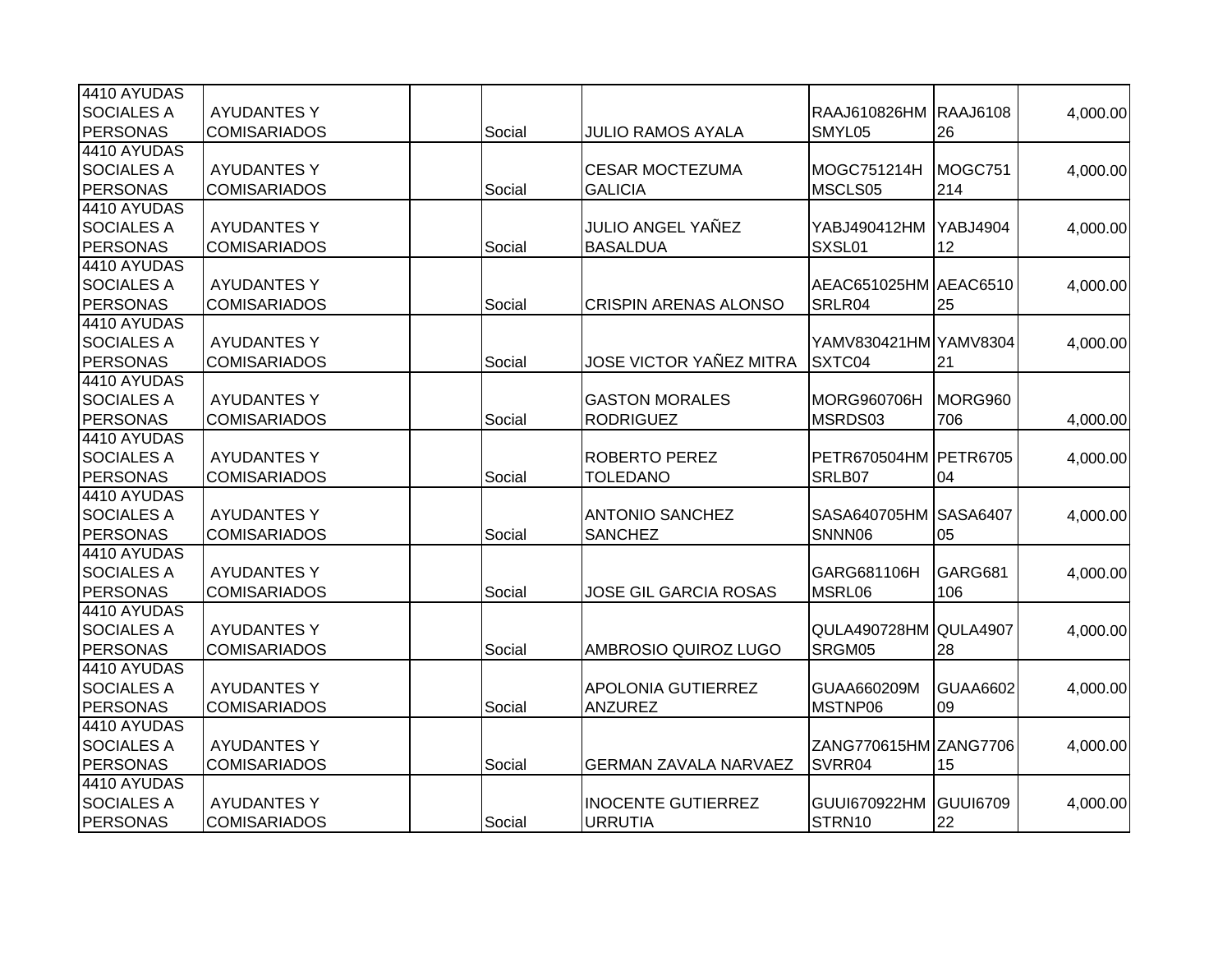| 4410 AYUDAS       |                            |        |                                 |                       |                 |           |
|-------------------|----------------------------|--------|---------------------------------|-----------------------|-----------------|-----------|
| <b>SOCIALES A</b> | <b>AYUDANTES Y</b>         |        | <b>MARCO ANTONIO YAÑEZ</b>      | YASM680906HM YASM6809 |                 |           |
| <b>PERSONAS</b>   | <b>COMISARIADOS</b>        | Social | <b>SAAVEDRA</b>                 | SXVR09                | 06              | 4,000.00  |
| 4410 AYUDAS       |                            |        |                                 |                       |                 |           |
| <b>SOCIALES A</b> | <b>GTS COMPRA</b>          |        | LUCIA ALEJANDRA AYALA           | AASL801207MM AASL8012 |                 |           |
| <b>PERSONAS</b>   | <b>FERTILIZANTE</b>        | Social | <b>SANCHEZ</b>                  | SYNC05                | 07              | 50,000.00 |
| 4410 AYUDAS       |                            |        |                                 |                       |                 |           |
| <b>SOCIALES A</b> | <b>GTS COMPRA DE</b>       |        |                                 | SARR630908HM SARR6309 |                 |           |
| <b>PERSONAS</b>   | <b>MANGUERA</b>            | Social | REMEDIOS SANCHEZ RUIZ           | SNZM07                | 08              | 2,700.00  |
| 4410 AYUDAS       |                            |        |                                 |                       |                 |           |
| <b>SOCIALES A</b> |                            |        | <b>HORTENCIA MOCTEZUMA</b>      | MOLH540111M           | MOL05401        |           |
| <b>PERSONAS</b>   | <b>GTS MEDICOS</b>         | Social | <b>LOPEZ</b>                    | MSCPR04               | 11              | 3,000.00  |
| 4410 AYUDAS       |                            |        |                                 |                       |                 |           |
| <b>SOCIALES A</b> |                            |        |                                 | EIMB750325MM          | <b>EIMB7503</b> |           |
| <b>PERSONAS</b>   | <b>GTS COMPRA DESPENSA</b> | Social | <b>BERTHA ESPINO MARTINEZ</b>   | SSRR09                | 25              | 3,000.00  |
| 4410 AYUDAS       |                            |        |                                 |                       |                 |           |
| <b>SOCIALES A</b> | <b>FESTIVIDAD</b>          |        |                                 | AOYA700204HM AOY07002 |                 |           |
| <b>PERSONAS</b>   | <b>TRADICIONAL</b>         | Social | ANDRES ALONSO YAÑEZ             | SLXN05                | 04              | 20,000.00 |
| 4410 AYUDAS       |                            |        |                                 |                       |                 |           |
| <b>SOCIALES A</b> | <b>GTS ESCASOS</b>         |        | ALONDRA THALIA CASTILLO         | CMA950404MM           | CMA95040        |           |
| <b>PERSONAS</b>   | <b>RECURSOS</b>            | Social | <b>MOCTEZUMA</b>                | SSCL01                | 4               | 5,000.00  |
| 4410 AYUDAS       |                            |        |                                 |                       |                 |           |
| <b>SOCIALES A</b> |                            |        |                                 | RIZS740220HM          | RIZ074022       |           |
| <b>PERSONAS</b>   | <b>GTS MEDICOS</b>         | Social | <b>SADOT RIVAS ZAVALA</b>       | SVVD06                | $\Omega$        | 3,000.00  |
| 4410 AYUDAS       |                            |        |                                 |                       |                 |           |
| <b>SOCIALES A</b> | <b>GTS ESCASOS</b>         |        | <b>ARTURO GUERRERO</b>          | GUSA890328HM GUSA8903 |                 |           |
| <b>PERSONAS</b>   | <b>RECURSOS</b>            | Social | <b>SALAZAR</b>                  | SRLR05                | 28              | 3,000.00  |
| 4410 AYUDAS       |                            |        |                                 |                       |                 |           |
| <b>SOCIALES A</b> | <b>FESTIVIDAD</b>          |        | <b>GASTON MORALES</b>           | <b>MORG960706H</b>    | <b>MOR0960</b>  |           |
| PERSONAS          | <b>TRADICIONAL</b>         | Social | <b>RODRIGUEZ</b>                | MSRDS03               | 706             | 5,000.00  |
| 4410 AYUDAS       |                            |        |                                 |                       |                 |           |
| <b>SOCIALES A</b> | <b>GTS ESCASOS</b>         |        |                                 | MOCH801103H           | MOCH801         |           |
| <b>PERSONAS</b>   | <b>RECURSOS</b>            | Social | HILARIO MORALEZ CASTILLO MRSL07 |                       | 103             | 3,000.00  |
| 4410 AYUDAS       |                            |        |                                 |                       |                 |           |
| <b>SOCIALES A</b> |                            |        | <b>ENOS ALFREDO SANCHEZ</b>     | SASE860112HM          | <b>SAS08601</b> |           |
| <b>PERSONAS</b>   | <b>ESCASOS RECURSOS</b>    | Social | <b>SANCHEZ</b>                  | SNNN05                | 12              | 3,000.00  |
| 4410 AYUDAS       |                            |        |                                 |                       |                 |           |
| <b>SOCIALES A</b> |                            |        | <b>WILBER ISMAEL GUTIERREZ</b>  | <b>GURW940311H</b>    | <b>GUR09403</b> |           |
| <b>PERSONAS</b>   |                            |        | <b>RAMOS</b>                    | MSTML07               | 11              |           |
|                   | <b>GTS MEDICOS</b>         | Social |                                 |                       |                 | 3,000.00  |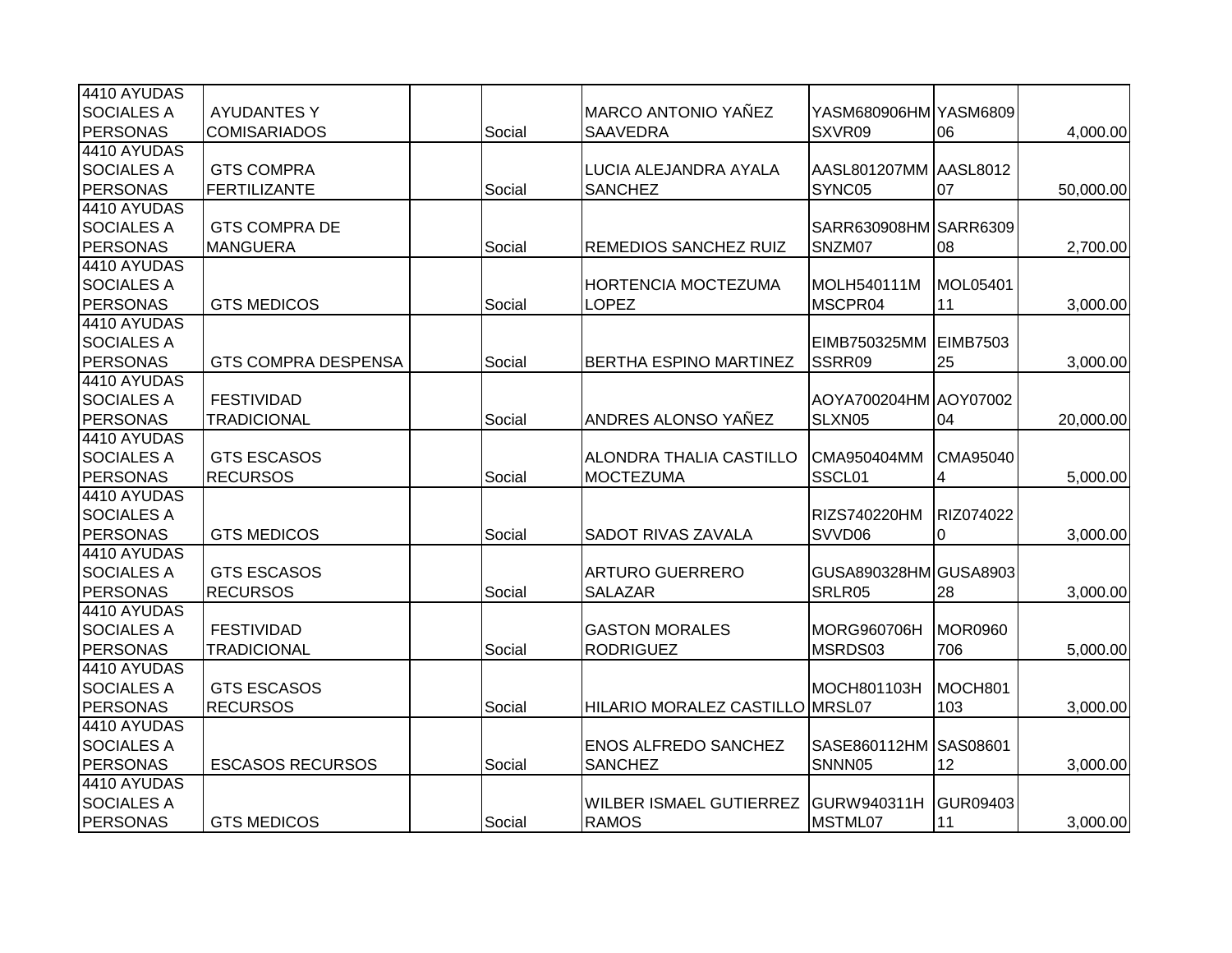| 4410 AYUDAS       |                          |        |                                              |                       |                 |          |
|-------------------|--------------------------|--------|----------------------------------------------|-----------------------|-----------------|----------|
| <b>SOCIALES A</b> | <b>GTS ESCASOS</b>       |        | MARIA ALEJANDRA AYALA                        | AAYA701118MM AAYA7011 |                 |          |
| <b>PERSONAS</b>   | <b>RECURSOS</b>          | Social | YAÑEZ                                        | SYXL09                | 18              | 5,000.00 |
| 4410 AYUDAS       |                          |        |                                              |                       |                 |          |
| <b>SOCIALES A</b> |                          |        |                                              | MOAF701121H           | MOA07011        |          |
| <b>PERSONAS</b>   | <b>GTS MEDICOS</b>       | Social | <b>FIDEL MONGE AYALA</b>                     | MSNYD06               | 21              | 3,000.00 |
| 4410 AYUDAS       |                          |        |                                              |                       |                 |          |
| <b>SOCIALES A</b> | <b>GTS REPARACION DE</b> |        | CARLOS ALBERTO SANCHEZ SAAC920325HM SAAC9203 |                       |                 |          |
| <b>PERSONAS</b>   | <b>VIVIENDA</b>          | Social | <b>ANZURES</b>                               | SNNR03                | 25              | 5,000.00 |
| 4410 AYUDAS       |                          |        |                                              |                       |                 |          |
| <b>SOCIALES A</b> |                          |        | <b>GABRIELA ROSALIA</b>                      | <b>BAAG70227MM</b>    | <b>BAA07022</b> |          |
| <b>PERSONAS</b>   | <b>GTS MEDICOS</b>       | Social | <b>BALBUENA AMARO</b>                        | CLMB04                | $\overline{7}$  | 5,000.00 |
| 4410 AYUDAS       |                          |        |                                              |                       |                 |          |
| <b>SOCIALES A</b> |                          |        |                                              | SAAL650825MM SAA06508 |                 |          |
| <b>PERSONAS</b>   | <b>GTS FUNERARIOS</b>    | Social | LAURA SANCHEZ AYALA                          | SNYR08                | 25              | 5,000.00 |
| 4410 AYUDAS       |                          |        |                                              |                       |                 |          |
| <b>SOCIALES A</b> |                          |        | <b>ERASMO BASALDUA</b>                       | BABE411125HM BAB04111 |                 |          |
| <b>PERSONAS</b>   | <b>GTS FUNERARIOS</b>    | Social | <b>BARRANCO</b>                              | SSRR04                | 25              | 4,000.00 |
| 4410 AYUDAS       |                          |        |                                              |                       |                 |          |
| <b>SOCIALES A</b> |                          |        | <b>JUAN ANTONIO LOPEZ</b>                    | LOGJ841230HM LOG08412 |                 |          |
| <b>PERSONAS</b>   | <b>GTS FUNERARIOS</b>    | Social | <b>GALICIA</b>                               | SPLN01                | 30              | 3,000.00 |
| 4410 AYUDAS       |                          |        |                                              |                       |                 |          |
| <b>SOCIALES A</b> |                          |        |                                              | CACM830413H           | CAC08304        |          |
| <b>PERSONAS</b>   | <b>GTS MEDICOS</b>       | Social | <b>MARTIN CASTILLO CASTILLO MSSSR01</b>      |                       | 13              | 3,000.00 |
| 4410 AYUDAS       |                          |        |                                              |                       |                 |          |
| <b>SOCIALES A</b> | <b>FESTIVIDAD</b>        |        | <b>GUILLERMO MOLINA</b>                      | MOCG850708H           | <b>MOC0850</b>  |          |
| <b>PERSONAS</b>   | <b>TRADICIONAL</b>       | Social | <b>CARDOSO</b>                               | MSLR07                | 708             | 5,000.00 |
| 4410 AYUDAS       |                          |        |                                              |                       |                 |          |
| <b>SOCIALES A</b> |                          |        |                                              | MOCE691227H           | <b>MOC0691</b>  |          |
| PERSONAS          | <b>GTS MEDICOS</b>       | Social | <b>EFRAIN MORALES CAZARES</b>                | MSRZF06               | 227             | 6,000.00 |
| 4410 AYUDAS       |                          |        |                                              |                       |                 |          |
| <b>SOCIALES A</b> | <b>GTS REPARACION DE</b> |        | ANI ARMANDO ARENAS                           | AESA911114HM AESA9111 |                 |          |
| <b>PERSONAS</b>   | <b>VIVIENDA</b>          | Social | <b>SANCHEZ</b>                               | SRNN05                | 14              | 5,000.00 |
| 4410 AYUDAS       |                          |        |                                              |                       |                 |          |
| <b>SOCIALES A</b> |                          |        |                                              | CAYL670621MM CAY06706 |                 |          |
| <b>PERSONAS</b>   | <b>GTS FUNERARIOS</b>    | Social | LUISA CASTILLO YAÑEZ                         | SSXS07                | 21              | 3,000.00 |
| 4410 AYUDAS       |                          |        |                                              |                       |                 |          |
| <b>SOCIALES A</b> | <b>GTS ESCASOS</b>       |        |                                              | MOCH801103H           | MOCH801         |          |
| <b>PERSONAS</b>   | <b>RECURSOS</b>          | Social | HILARIO MORALEZ CASTILLO MRSL07              |                       | 103             | 3,000.00 |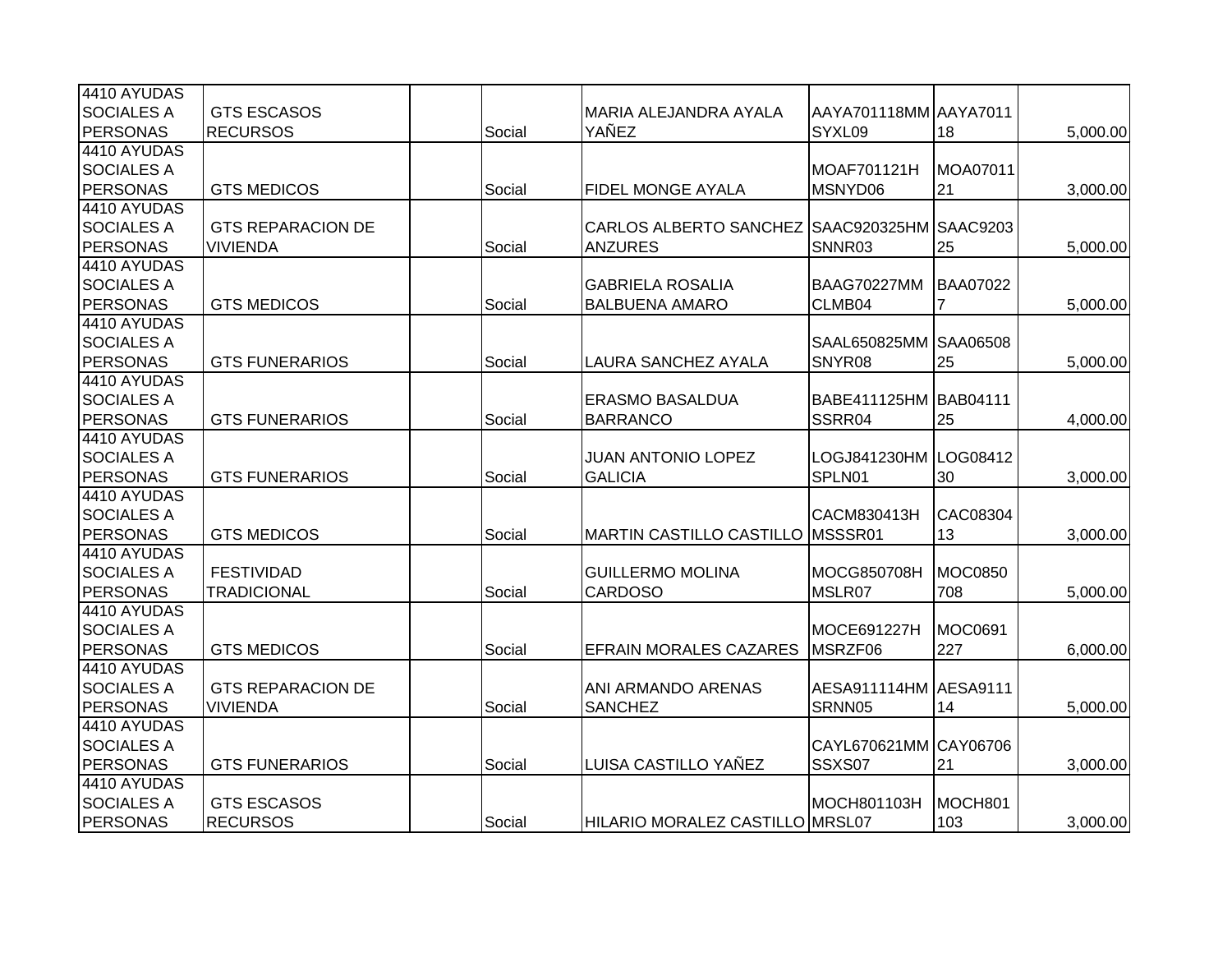| 4410 AYUDAS                                                                                            |                 |          |
|--------------------------------------------------------------------------------------------------------|-----------------|----------|
| <b>SOCIALES A</b><br><b>GTS ESCASOS</b><br>MOTC670810M<br><b>MA. CONSUELO MORALES</b>                  | MOTC670         |          |
| <b>PERSONAS</b><br><b>RECURSOS</b><br>Social<br><b>TORRES</b><br>MSRRN01                               | 810             | 3,000.00 |
| 4410 AYUDAS                                                                                            |                 |          |
| <b>SOCIALES A</b><br>LOAC550620MM LOA05506                                                             |                 |          |
| PERSONAS<br>SPYL09<br><b>GTS MEDICOS</b><br>Social<br><b>CELIA LOPEZ AYALA</b>                         | 20              | 3,000.00 |
| 4410 AYUDAS                                                                                            |                 |          |
| <b>SOCIALES A</b><br>AASO800806M                                                                       | AAS08008        |          |
| <b>PERSONAS</b><br><b>GTS MEDICOS</b><br>Social<br><b>OLIVA AYALA SANCHEZ</b><br>MSYNL03               | 06              | 3,000.00 |
| 4410 AYUDAS                                                                                            |                 |          |
| <b>SOCIALES A</b><br><b>EILA890803MM</b>                                                               | EIL089080       |          |
| <b>PERSONAS</b><br>Social<br>SSRN02<br><b>GTS MEDICOS</b><br>ANAYELLI ESPINOZA LARA                    | 3               | 3,600.00 |
| 4410 AYUDAS                                                                                            |                 |          |
| <b>SOCIALES A</b><br>ROMY000804M<br>YAIRET RODRIGUEZ                                                   | <b>ROM0000</b>  |          |
| <b>PERSONAS</b><br><b>GTS MEDICOS</b><br>Social<br><b>MARTINEZ</b><br>MSDRRA5                          | 804             | 3,000.00 |
| 4410 AYUDAS                                                                                            |                 |          |
| <b>SOCIALES A</b><br><b>GTS REPARACION DE</b><br>MILA630122HM                                          | <b>MILA6301</b> |          |
| <b>PERSONAS</b><br>VIVIENDA.<br>Social<br>SLMN04<br><b>ANASTASIO MILLA LIMA</b>                        | 22              | 5,000.00 |
| 4410 AYUDAS                                                                                            |                 |          |
| <b>SOCIALES A</b><br><b>GTS REPARACION DE</b><br>MILB720818HM                                          | MILB7208        |          |
| <b>PERSONAS</b><br>Social<br><b>VIVIENDA.</b><br><b>BULMARO MILLA LIMA</b><br>SLML03                   | 18              | 5,000.00 |
| 4410 AYUDAS                                                                                            |                 |          |
| <b>SOCIALES A</b><br><b>VICTOR MANUEL LOPEZ</b><br>LOHV781004HM LOH07810                               |                 |          |
| <b>PERSONAS</b><br><b>GTS MEDICOS</b><br><b>HERNANDEZ</b><br>SPRC03<br>Social                          | 04              | 3,000.00 |
| 4410 AYUDAS                                                                                            |                 |          |
| <b>SOCIALES A</b><br>EIMB750325MM                                                                      | EIM07503        |          |
| <b>PERSONAS</b><br>SSRR09<br><b>GTS MEDICOS</b><br>Social<br><b>BERTHA ESPINO MARTINEZ</b>             | 25              | 3,000.00 |
| 4410 AYUDAS                                                                                            |                 |          |
| <b>SOCIALES A</b><br><b>ANABEL GARCIA</b><br>GAMA840911M                                               | GAMA840         |          |
| <b>PERSONAS</b><br>GTS PAGO DE LUZ CAIC<br><b>MOCTEZUMA</b><br>MSRCN07<br>Social                       | 911             | 3,300.00 |
| 4410 AYUDAS                                                                                            |                 |          |
| <b>SOCIALES A</b><br><b>GTS COMPRA</b><br>CAFP790630HM                                                 | CAFP7906        |          |
| <b>PERSONAS</b><br><b>FERTILIZANTE</b><br>Social<br>PABLO CAMACHO FLORES<br>SMLB02                     | 30              | 5,000.00 |
| 4410 AYUDAS                                                                                            |                 |          |
| <b>SOCIALES A</b><br><b>FREDI DAVID GUTIERREZ</b><br>GUCF901227HM GUCF9012<br><b>GTS REPARACION DE</b> |                 |          |
| <b>PERSONAS</b><br><b>VIVIENDA</b><br>Social<br><b>CAMACHO</b><br>STMR09                               | 27              | 5,000.00 |
| 4410 AYUDAS                                                                                            |                 |          |
| <b>SOCIALES A</b><br>CARN660806HM CARN6608<br><b>GTS REPARACION DE</b>                                 |                 |          |
| <b>PERSONAS</b><br><b>VIVIENDA</b><br>NORBERTO CAMPOS ROSAS SMSR06<br>Social                           | 06              | 5,000.00 |